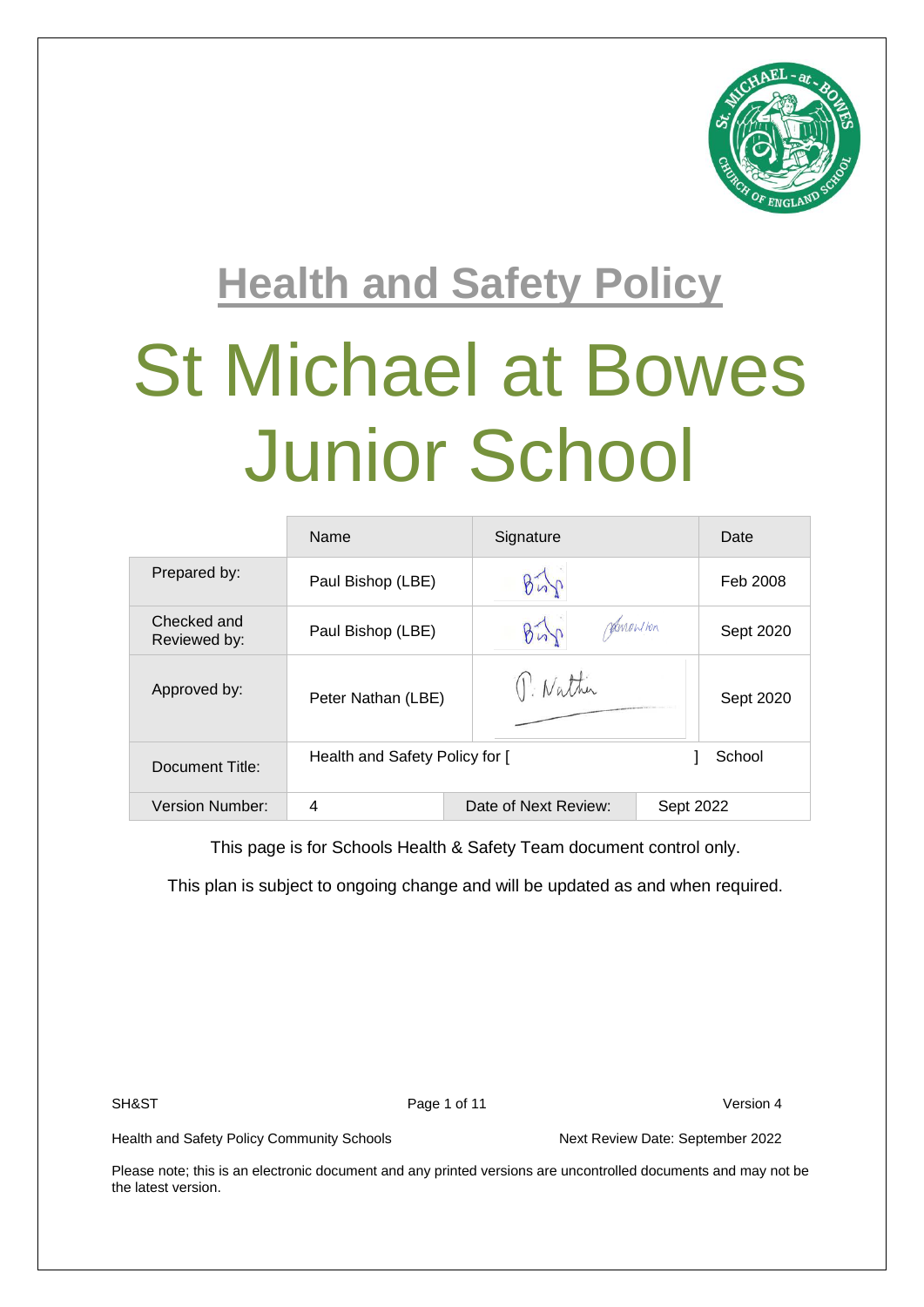#### **Governing Body**

The Governing Body will do all that is reasonably practicable to ensure the health, safety and wellbeing of staff, pupils and visitors, including contractors, and others who may be affected by the school's activities. To this end, we believe in achieving our aims in partnership with all interested parties. We are committed to complying as a minimum with our legal responsibilities, but we are seeking to continually improve our health and safety performance in line with best practice. We will maintain and continually review an effective health and safety management system, which we consider to be an essential part of a high performing school.

It is the intention of the Governors and Headteacher that the established health and safety policies, guidance and procedures issued by London Borough of Enfield shall be followed and developed locally to meet the specific needs of St Michael at Bowes school. The aim is to ensure that health and safety becomes an integral part of managing school activity. This policy will be reviewed annually by the Governing Body, and employees will be consulted prior to any amendments being made.

- a safe and healthy working environment with adequate control of health and safety risks arising out of our activities
- an effective organization to implement the policy
- full consultation with our staff on matters affecting their health and safety
- effective communication throughout the school on health and safety matters
- information, instruction and supervision is provided
- all staff are competent to carry out their work and meet their health and safety responsibilities; and the provision of adequate training and development
- risk assessments are undertaken and the necessary controls implemented
- the effective management of contractors
- competent advice will be obtained when that is not available within the school
- effective monitoring and review of the implementation of the policy and health and safety performance
- periodic independent auditing is undertaken
- adequate resources are provided to implement this policy

The governing body as employer recognises its overall responsibility for health and safety. However, high standards can only be achieved with the full involvement of the school community. Staff must meet their responsibilities as laid down in the policy and work in accordance with the safe working procedures.

The governing body will review this policy annually.

**Signed: Chair of Governors**

**Date:**

SH&ST Page 2 of 11 Version 4

Health and Safety Policy Community Schools Next Review Date: September 2022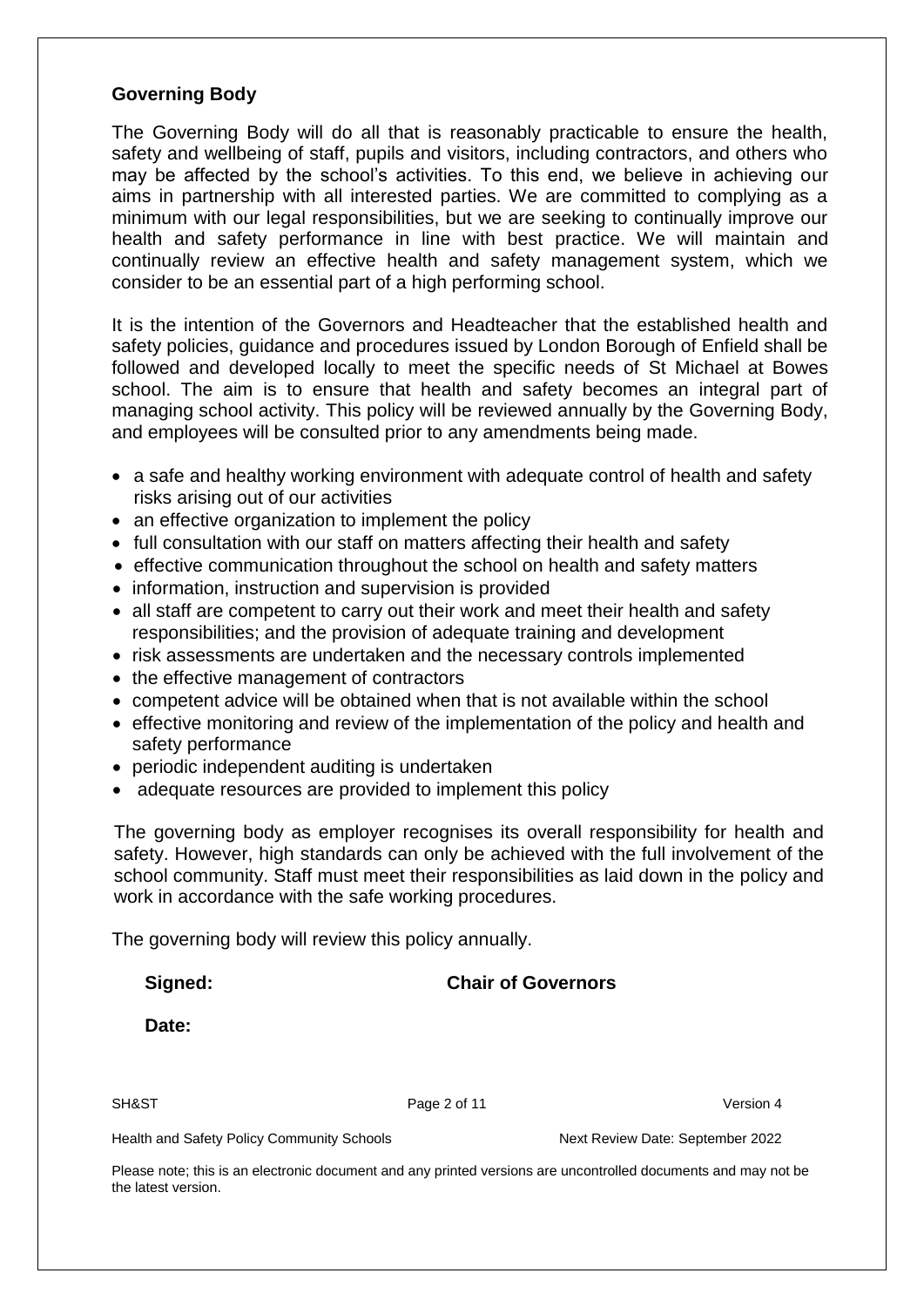## **ORGANISATION FOR IMPLEMENTING THE POLICY**

#### **RESPONSIBILITIES**

#### **Head**

The Head is responsible for the overall implementation of this policy throughout the school. This includes day-to-day responsibility for maintenance and development of safe working practices and conditions for all staff, pupils, visitors and any other person using the premises or undertaking activities under the school's control. In particular, the Head will:

- (a) nominate a senior manager as health and safety coordinator
- (b) ensure subordinate managers meet their health and safety responsibilities
- *(c) ensure the arrangements for consultation with staff are implemented and chair the safety committee*
- (d) ensure effective communication of health and safety matters
- (e) ensure requirements with regard to staff competence are met
- (f) ensure health and safety standards, school health and safety procedures/codes of practice are implemented
- (g) ensure risk assessments are carried out
- (h) undertake risk assessments in relation to directly managed staff (e.g. stress risk assessments)
- (i) ensure health and safety monitoring is undertaken, including:
	- (i) incident reporting and investigation
	- (ii) specific equipment and premises inspections
	- (iii) termly inspections
	- (iv) implementing the school's annual monitoring checklist
	- (v) health and safety in staff appraisals
	- (vi) ensuring an annual report is provided to the governing body
- (j) make recommendations to the governing body in relation to external independent audits
- (k) report to the governing body any health and safety issues that cannot be resolved.

#### **Senior Management Team**

The senior management team will support the Head with regard to the overall management of health and safety in the school. This includes:

- (a) providing leadership by ensuring health and safety is considered as part of every decision
- (b) considering the health and safety impact of new initiatives informing the Head about any health and safety issues that affect the school
- (c) agreeing strategic health and safety initiatives
- (d) monitoring the overall implementation of the school's health and safety

SH&ST Page 3 of 11 Version 4

Health and Safety Policy Community Schools Next Review Date: September 2022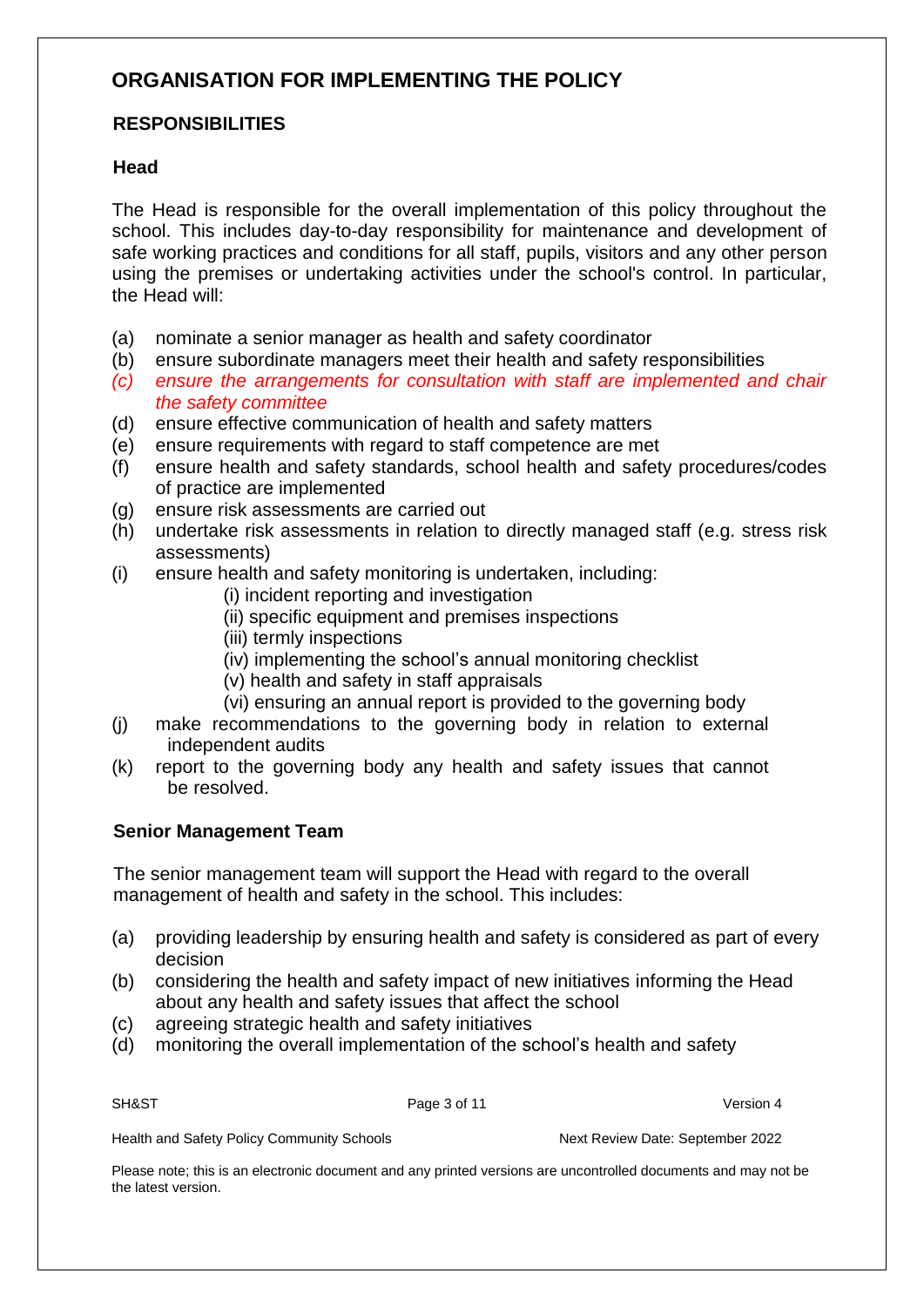policy in their areas of control and agreeing the annual health and safety report.

#### **School Health and Safety Coordinator**

The Health and Safety Coordinator is responsible for the overall coordination of health and safety throughout the school on behalf of the Head. Responsibilities include:

- (a) coordinating all aspects of health, safety and wellbeing policy and practice
- (b) liaising with safety representatives and attending the safety committee
- (c) disseminating health and safety information
- (d) coordinating accident reporting procedures
- (e) coordinating emergency evacuation procedures
- (f) ensuring health and safety matters raised by staff are dealt with
- (g) maintaining a central file of health and safety procedures and other relevant information;
- (h) monitoring implementation of the policy by:
	- (i) ensuring heads of department undertake inspections
	- (ii) ensuring incidents are investigated
	- (iii) reporting 'reportable' incidents to the Health and Safety Executive.
	- (iv) managing the schools annual monitoring checklist
	- (v) making recommendations to the Headteacher about an independent audit
	- (vi) reporting health and safety issues that cannot be resolved to the Head/governing body.

#### **Other Managers**

*(Including Heads of Department, Managers of Non-Teaching Staff.)*  Managers are responsible for implementing this policy in their area of control. This includes:

- (a) ensuring staff meet their health and safety responsibilities
- (b) consulting with staff on matters affecting their health and safety
- (c) communicating health and safety information to staff
- (d) assessing staff competence and ensuring appropriate training and development
- (e) ensuring school-wide health and safety standards, and school health and safety procedures/codes of practice, are implemented
- (f) ensuring risk assessments are carried out
- (g) ensuring safe working procedures and codes of practice are prepared for activities under their control
- (h) undertaking risk assessments in relation to directly managed staff implementing monitoring arrangements, such as:

SH&ST Page 4 of 11 Version 4

Health and Safety Policy Community Schools Next Review Date: September 2022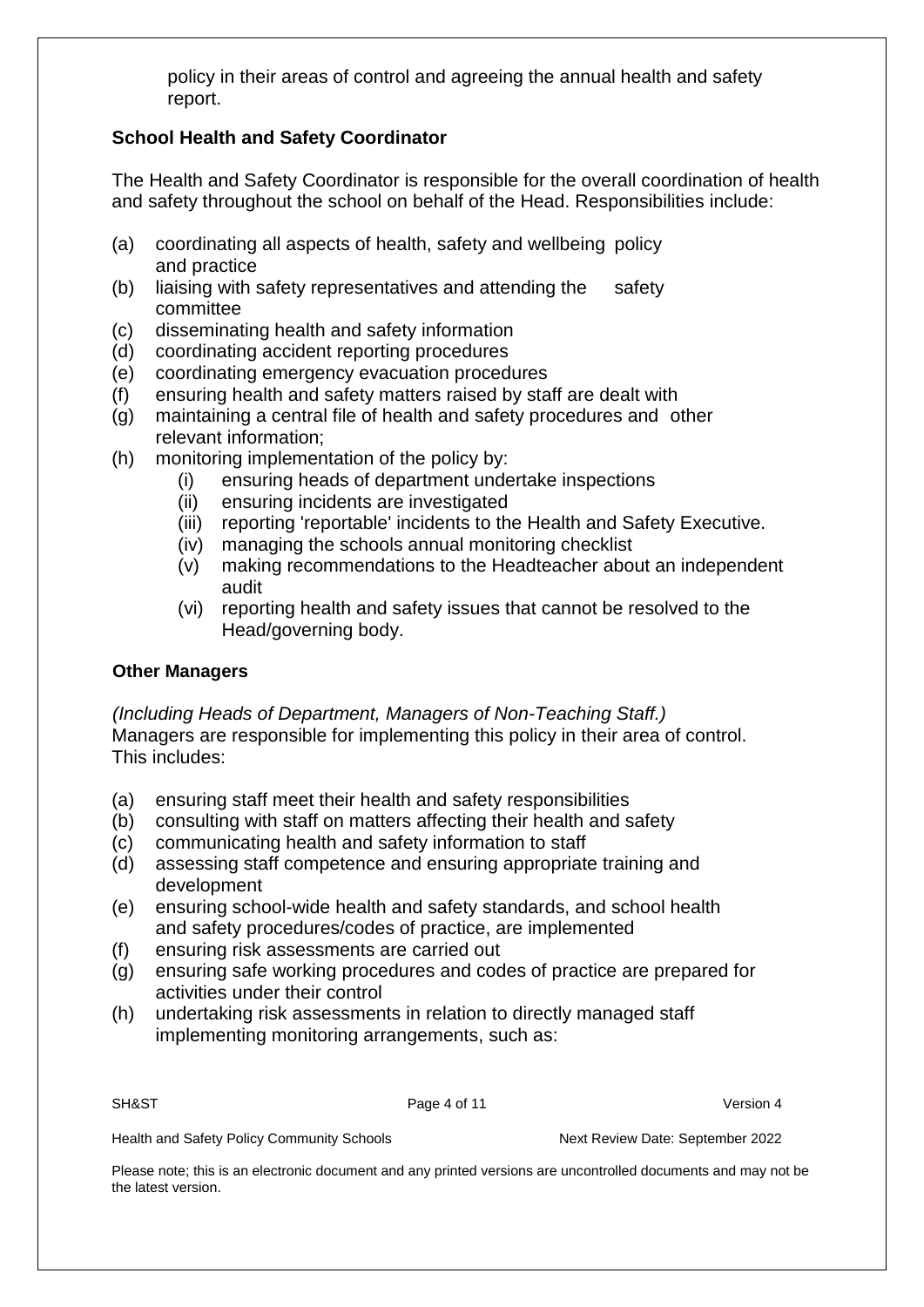- (i) incident reporting and investigation
- (ii) specific equipment/premises inspections
- (iii) termly inspections
- (iv) the schools annual monitoring checklist
- (v) including health and safety in staff appraisals
- (vi) reporting any health and safety issues which cannot be resolved to the health and safety coordinator/Head.

#### **All Members of Staff**

All members of staff are responsible for:

- (a) taking care of their own health and safety and the health and safety of others affected by their actions
- (b) co-operating with the governing body by following the schools safe working procedures and meeting responsibilities laid down in this policy
- (c) reporting health and safety hazards and any inadequacies they identify in health and safety procedures to their line manager or the school health and safety coordinator
- (d) undertaking any health and safety training/development identified as necessary
- (e) using work equipment in accordance with safe working procedures, instructions and training
- (f) not making unauthorised or improper use of equipment
- (g) ensuring a risk assessment is undertaken when carrying out projects or new activities
- (h) reporting health and safety incidents, and near misses, in accordance with the schools reporting procedures.

#### **Safety Representatives**

Safety representatives do not have responsibilities under this policy. However, they have functions as laid down in the Safety Representatives and Safety Committees Regulations 1977 (SI 1977 No. 500). Reasonable time will be provided to enable safety representatives to carry out their functions subject to the exigencies of the service. This should be arranged with their line manager and the health and safety coordinator.

Where no union representation for safety is available under the Safety Representatives and Safety Committees Regulations 1977, the Health and Safety (Consultation with Employees) Regulations 1996 will apply and employees will be consulted directly as individuals, or through **elected** health and safety representatives (known as "representatives of employee safety" in the Regulations), or a combination of the two.

SH&ST Page 5 of 11 Version 4

Health and Safety Policy Community Schools Next Review Date: September 2022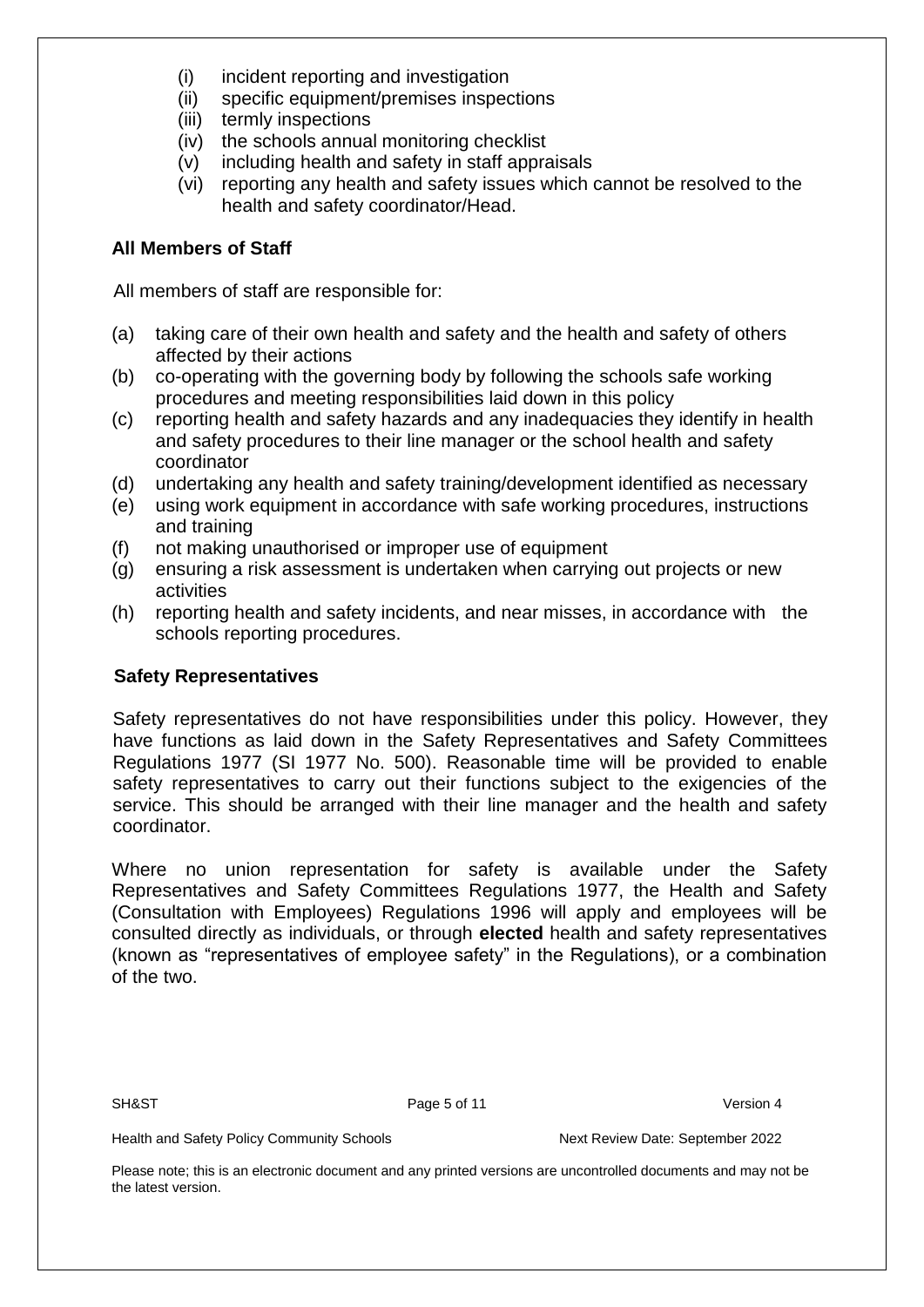## **ARRANGEMENTS FOR IMPLEMENTING THE POLICY**

### **Consultation with Staff**

#### **Health and Safety Committee**

The school has established a health and safety committee, which meets termly. It is chaired by the Head and includes management representatives and safety representatives elected by the staff. The committee facilitates consultation on schoolwide issues, such as codes of practice. It is also a forum where safety representatives can raise issues concerning health and safety and where unresolved issues can be addressed.

#### **Local Consultation**

Line managers will consult directly with staff on health and safety issues relevant to a particular department or work area.

*Note: If the school does not have a safety committee, e.g. where the school forms part of a larger organization, such as a group of academies, that should provide this forum. Alternative arrangements for consultation on school-wide issues will still be required and these should be stated here.* 

#### **Health and Safety Procedures**

Use the appropriate terminology for the school, e.g. "code of practice", "health and safety manual", etc.

The school has drawn up health and safety procedures and arrangements covering school-wide issues. These were drawn up on the basis of a risk assessment and include the following required control measures.

#### **Display Screen Equipment**

Indicate arrangements for undertaking display screen equipment assessments e.g. who will carry them out - they will need to be competent, the procedures they will follow, arrangements for eye and eyesight testing, etc.

#### **Educational visits**

The role of the educational visit's coordinator, arrangements for seeking approval both within the school and where appropriate from the LA, risk assessments, previsits, staff ratios, etc.

#### **Traffic management**

Arrangements for ensuring separation of pedestrians and vehicles particularly at the

SH&ST Page 6 of 11 Version 4

Health and Safety Policy Community Schools Next Review Date: September 2022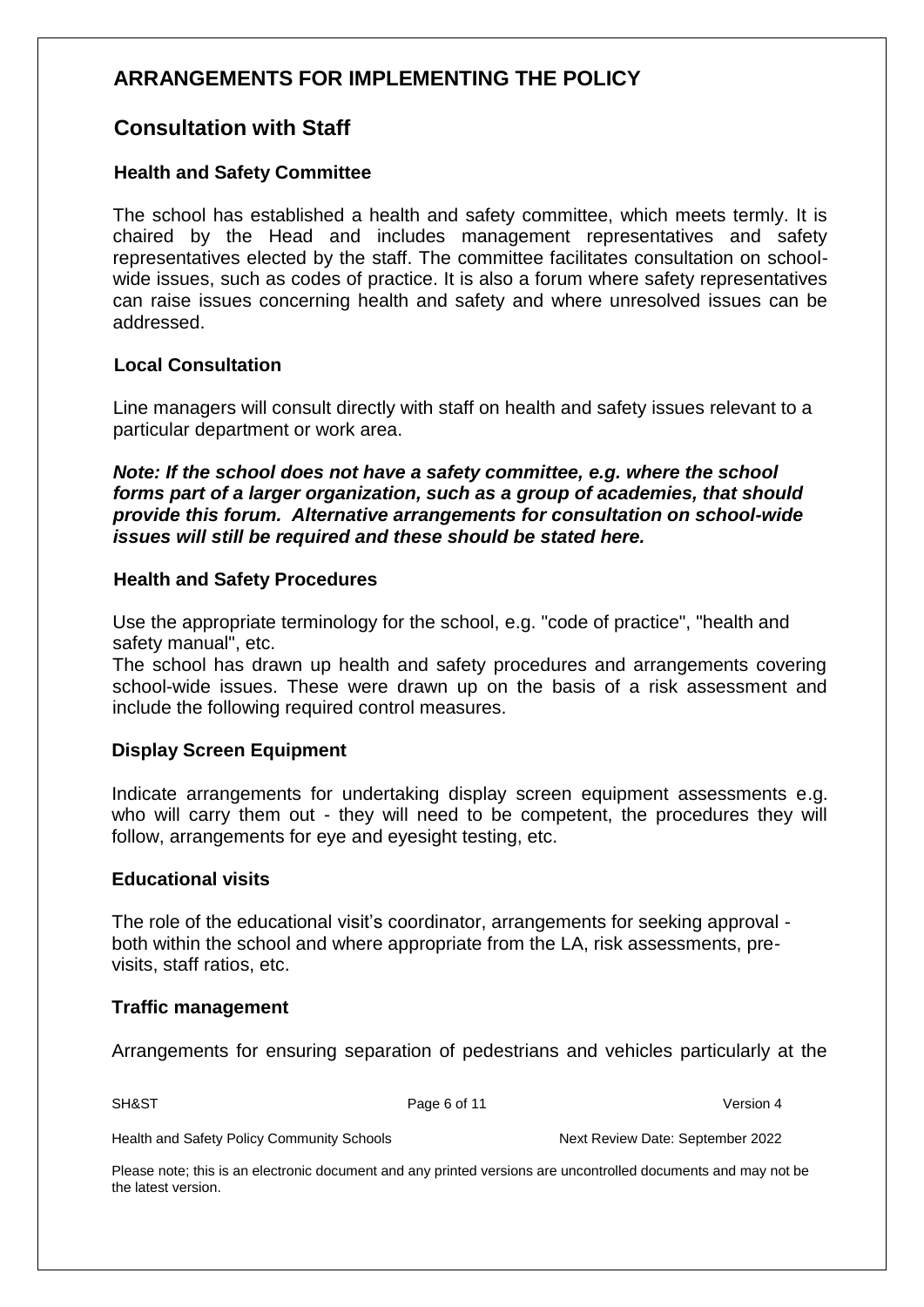beginning and end of the school day. For example, the responsibilities of the person on duty, how the arrangements are communicated to staff, pupils and parents.

#### **Management of contractors**

Arrangements for the selection, management and monitoring of competent contractors, including the arrangements for securing competent advice when that is not available within the school.

#### **Dual use**

Arrangements for managing dual use facilities, eg arrangements for assessing whether particular activities can be safely accommodated, making sure the premises are properly prepared prior to the booking, ensuring the instructor is competent.

#### **First aid**

Who the first aiders are, arrangements for their training, arrangements for contacting them, location of first-aid boxes, responsibility for first-aid boxes.

#### **Fire and emergency procedures**

This should form the basis of the evacuation procedures posted throughout the school. It will also include the role of the person in charge - normally the Head but it should include the arrangements when he/she is not on site; the roles of all staff; how the evacuation will be conducted; arrangements for ensuring everyone has left the building - either a roll call or a "sweep" of the building by nominated members of staff, action on discovering a fire or other incident, etc.

#### **Risk Assessments**

The health and safety procedures referred to above were drawn up on the basis of an assessment of the risks. Some require further detailed assessment of the activity (eg display screen equipment, educational visits); in these cases the relevant member of staff must undertake the assessment. Others are generic risk assessments and where activities comply with the assessment there is no need to record a separate assessment. Where an activity differs from the generic assessment, the person responsible for the activity must ensure there is a re-assessment to account for these variations. Where this is minor it may be no more than adding a simple local variation to the generic assessment. Heads of department and other line managers are responsible for ensuring risk assessments are drawn up and implemented for activities carried out under their area of control. For many such activities, line managers should arrange for a departmental health and safety procedure to be drawn up as a generic assessment, although, again, local variations may be needed when it is necessary to deviate from the generic assessment.

SH&ST Page 7 of 11 Version 4

Health and Safety Policy Community Schools Next Review Date: September 2022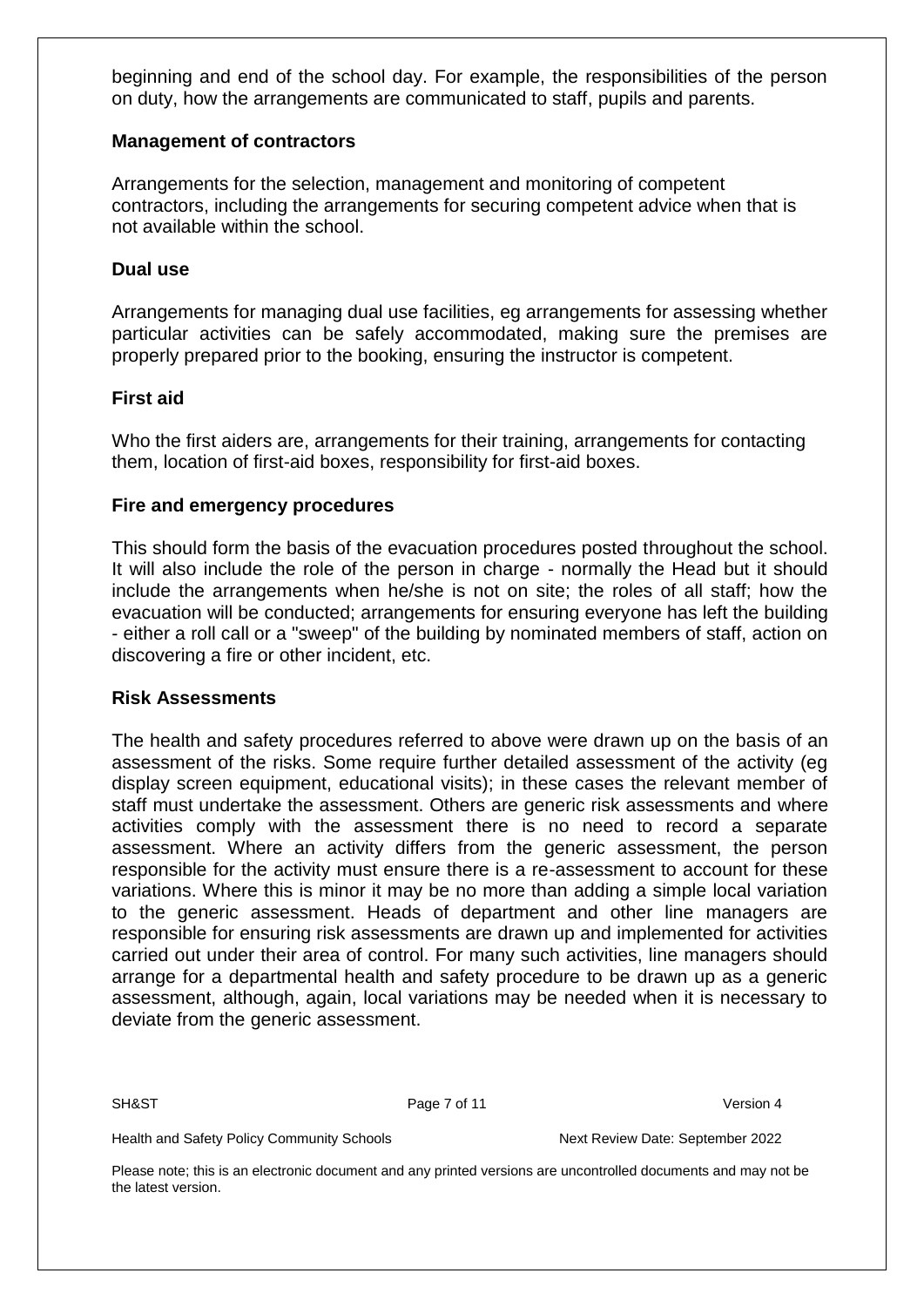#### **Fire and emergency procedures**

This should form the basis of the evacuation procedures posted throughout the school. It will also include the role of the person in charge - normally the Head but it should include the arrangements when he/she is not on site; the roles of all staff; how the evacuation will be conducted; arrangements for ensuring everyone has left the building - either a roll call or a "sweep" of the building by nominated members of staff, action on discovering a fire or other incident, etc.

SH&ST Page 8 of 11 Version 4

Health and Safety Policy Community Schools Next Review Date: September 2022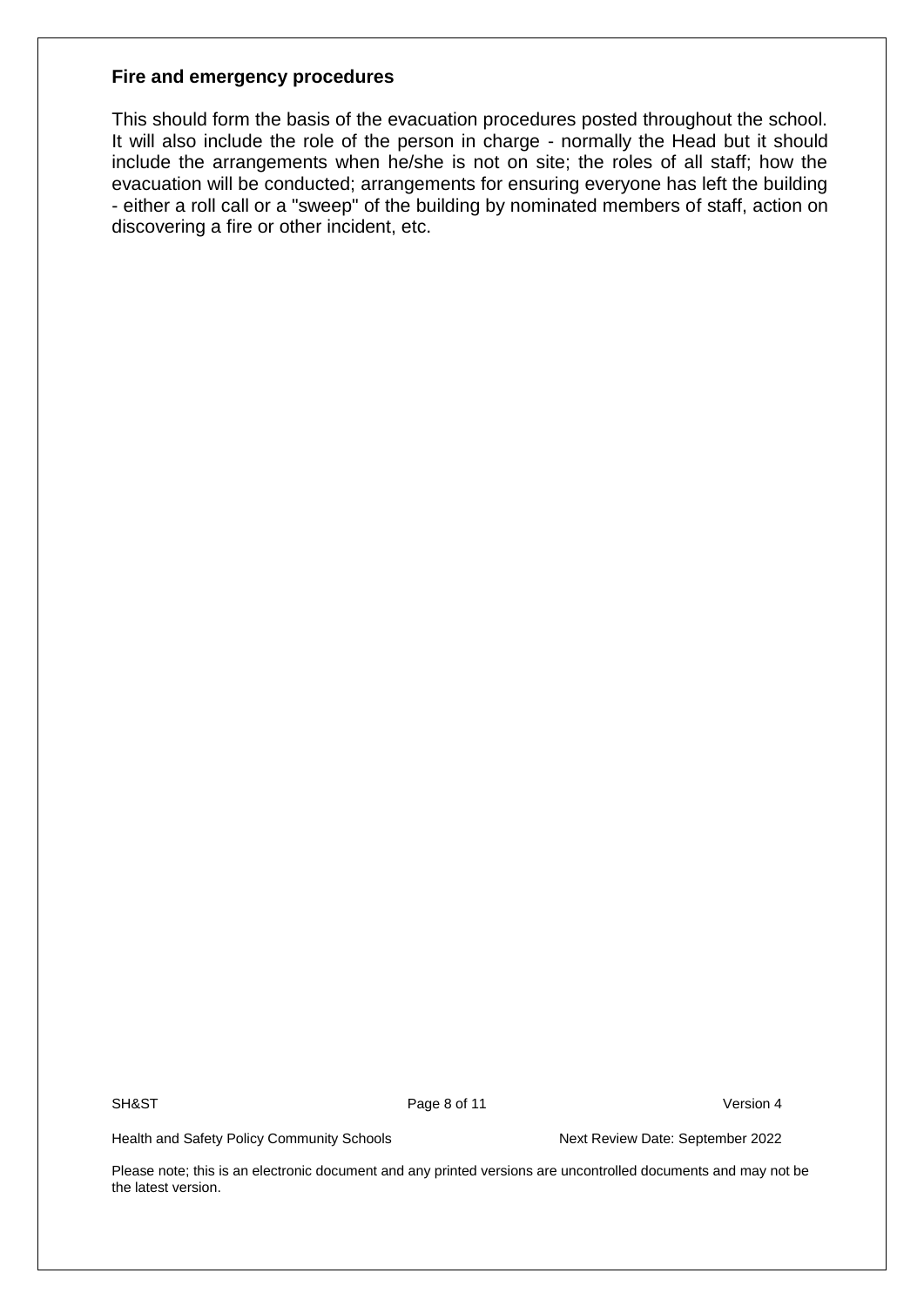## **Appendix: Individuals with Specific Responsibilities in the Policy and Access to Information on Health and Safety**

| <b>Responsibility</b>                                                                                                                                                                         | <b>Name</b>                                                                                                     |
|-----------------------------------------------------------------------------------------------------------------------------------------------------------------------------------------------|-----------------------------------------------------------------------------------------------------------------|
| Head                                                                                                                                                                                          | Debbie Butcher                                                                                                  |
| Senior Management Team                                                                                                                                                                        | <b>Bridget Lennon</b>                                                                                           |
| Health & Safety Co-Ordinator                                                                                                                                                                  | DHT - Bridget Lennon                                                                                            |
| <b>Other Managers</b><br>(include (included heads of department,<br>non-teaching staff such as bursar,<br>specialists such as Premises Manager and<br><b>Educational Visits Coordinators)</b> | Site Manager - Reg Hamilton<br>SBM - Izlem Balci                                                                |
| <b>Safety Representatives</b>                                                                                                                                                                 | Governor - Mary Gavriel                                                                                         |
| <b>First Aiders</b>                                                                                                                                                                           | All TAs and Playleaders have basic first aid<br>training                                                        |
| <b>Appointed Persons</b>                                                                                                                                                                      | Helen Chimonas / Shona Parsons / Izlem<br><b>Balci</b>                                                          |
| <b>Location of First Aid Boxes</b>                                                                                                                                                            | Medical room and classes                                                                                        |
| Name and address of nearest hospital                                                                                                                                                          | <b>North Middlesex University Hospital NHS</b><br><b>Trust</b><br>Sterling Way, London N18 1QX<br>0208 887 2000 |
| Fire Safety Manager / Evacuation Officer                                                                                                                                                      | <b>Reg Hamilton</b>                                                                                             |
| Location of Fire Log Book                                                                                                                                                                     | <b>Site Manager Office</b>                                                                                      |

SH&ST Page 9 of 11 Version 4

Health and Safety Policy Community Schools Next Review Date: September 2022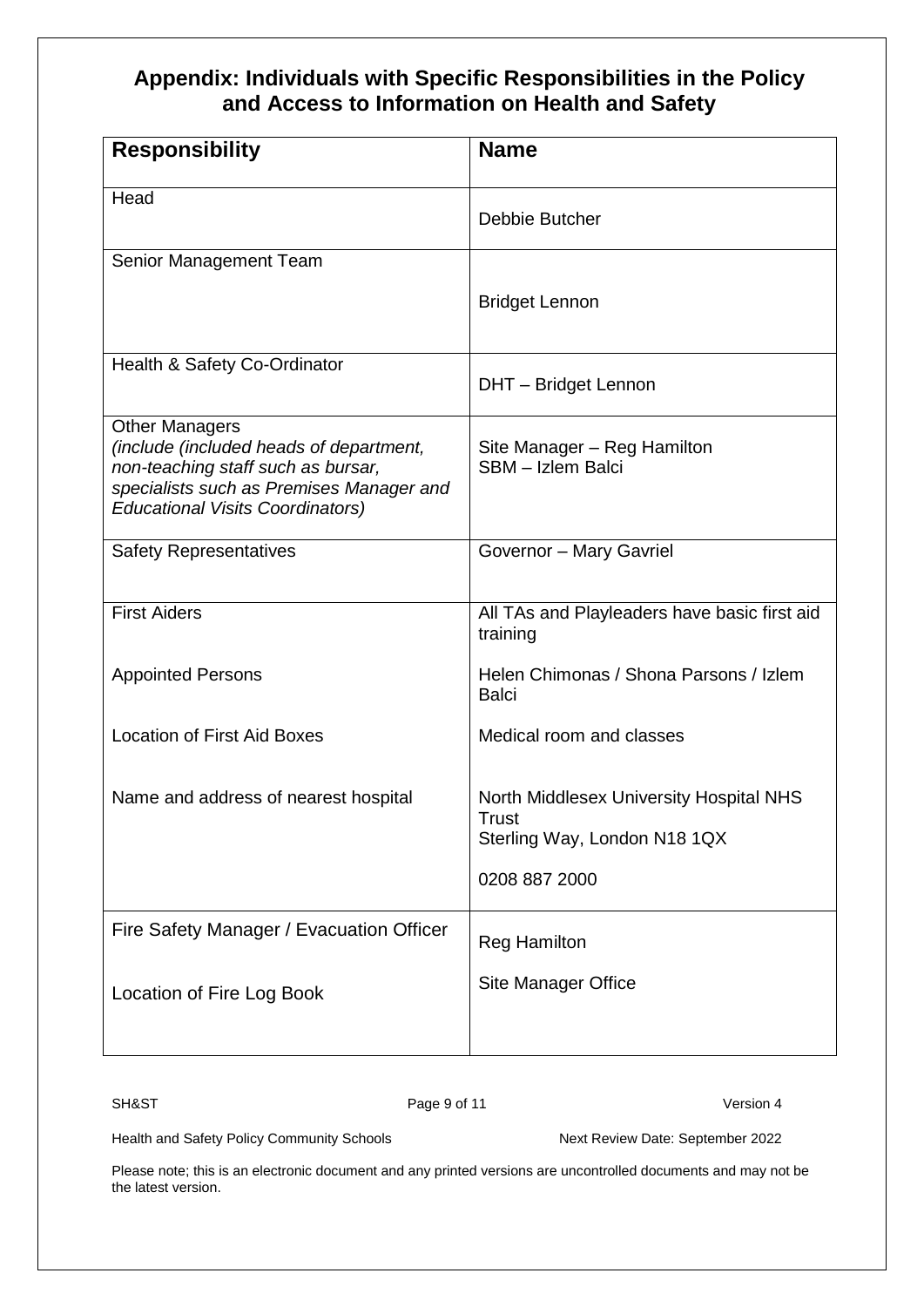| <b>Fire Assembly Point</b>            | Playground          |
|---------------------------------------|---------------------|
|                                       |                     |
|                                       |                     |
| Time of weekly Fire Alarm Tests       | Weekly - 7.30am     |
|                                       |                     |
|                                       |                     |
|                                       |                     |
|                                       |                     |
|                                       |                     |
|                                       |                     |
| Asbestos (Appointed Person to use AMS | <b>Reg Hamilton</b> |
| Webtracker)                           |                     |
|                                       |                     |
|                                       |                     |
| Procedures reporting hazards          | <b>Reg Hamilton</b> |
| (Name and/or contact arrangements     |                     |
|                                       |                     |
|                                       |                     |
|                                       |                     |
| Legionella (Appointed Person)         | Site Manager        |
|                                       |                     |
|                                       |                     |
|                                       |                     |
|                                       |                     |
| Premises Manager/Site Manager         | <b>Reg Hamilton</b> |
|                                       |                     |
|                                       |                     |
|                                       |                     |
|                                       |                     |

SH&ST Page 10 of 11 Version 4

Health and Safety Policy Community Schools Next Review Date: September 2022